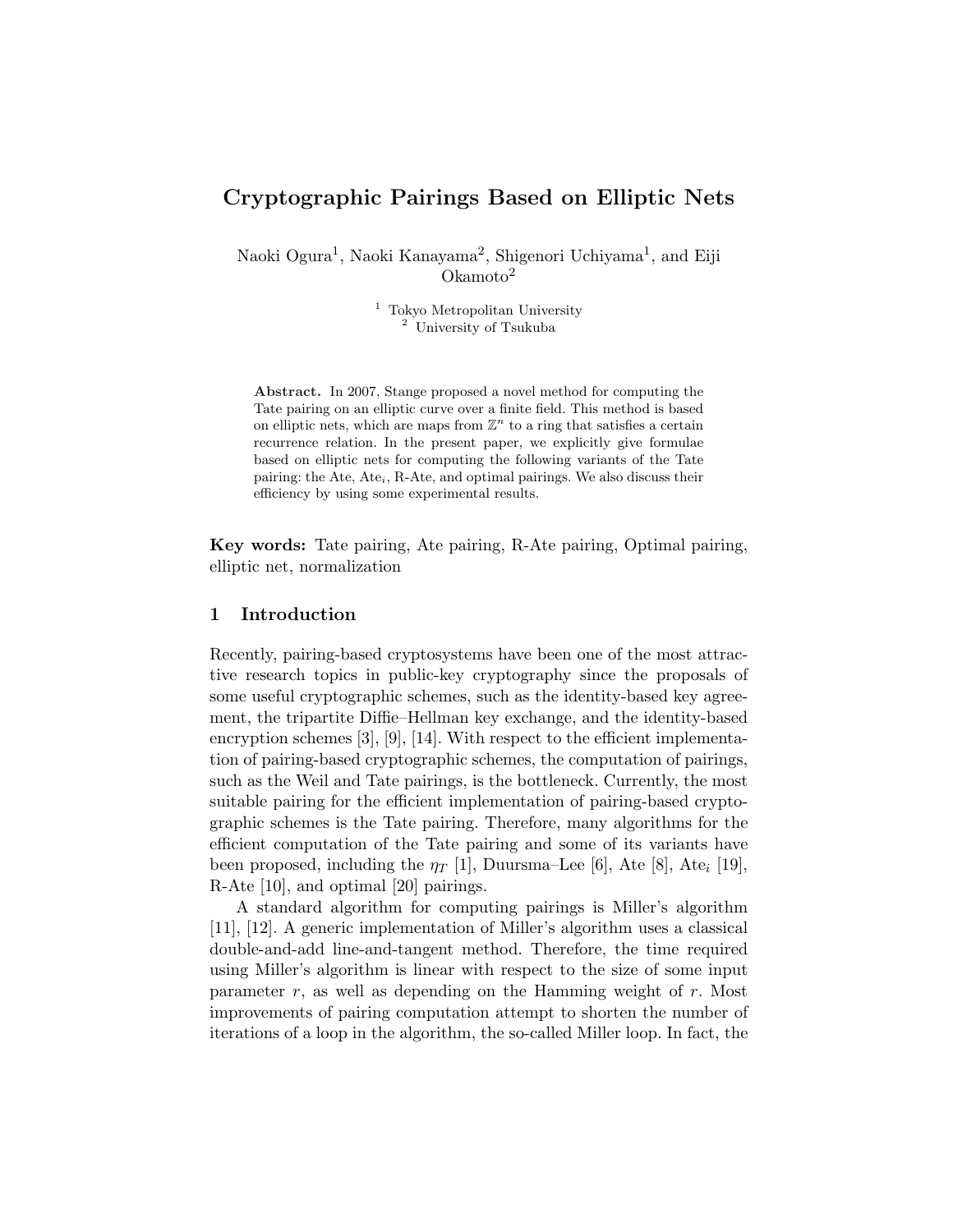Ate, Ate<sub>i</sub>, R-Ate, and optimal pairings are truncated loop variants of the Tate pairing.

In 2007, Stange [17] defined elliptic nets and proposed an alternative method for the Tate pairing computation based on elliptic nets. Elliptic nets are a generalization of elliptic divisibility sequences, which are certain non-linear recurrence sequences related to elliptic functions. In 1948, Ward [21] first studied the arithmetic properties of elliptic divisibility sequences. As in the case of Miller's algorithm, a generic implementation of elliptic net algorithms proposed by Stange uses the double-and-add method, and so, as in the case of Miller's algorithm, the time required using the algorithm is linear with respect to the size of  $r$ . Both Millerfs and elliptic net algorithms include two internal steps, referred to as Double and DoubleAdd [17]. In Miller's algorithm, the cost of DoubleAdd is about twice that of Double. In contrast, in the elliptic net algorithm, these two steps require almost the same amount of time. In particular, the running time is independent of the Hamming weight of r.

Because the efficiency of the algorithm is comparable to that of Miller's algorithm, by using further improvements and optimizations, we expect the elliptic net algorithm to be an efficient alternative to Miller's algorithm. Therefore, from both theoretical and practical points of view, it is important to investigate explicit formulae for computing some variants of the Tate pairing, based on elliptic nets.

In the present paper, we explicitly give formulae based on elliptic nets for computing the following variants of the Tate pairing: the Ate,  $Ate_i$ , R-Ate, and optimal pairings.

These pairings are defined as "point-evaluation" pairings, although the Tate pairing is a "divisor-evaluation" pairing. These point-evaluation pairings are defined using normalized functions (see §2). Hence, we need to formulate a normalization of functions for elliptic nets. In the present paper, we give a normalization of functions for elliptic nets and then the formulae of the above-listed point-evaluation pairings. We also discuss their efficiency by using some experimental results.

The remainder of this paper is organized as follows. Section 2 gives a brief mathematical description of pairings and elliptic nets. Section 3 contains our main results concerning pairings described by elliptic nets. In Section 4, we will show our experimental results. We draw conclusions in Section 5.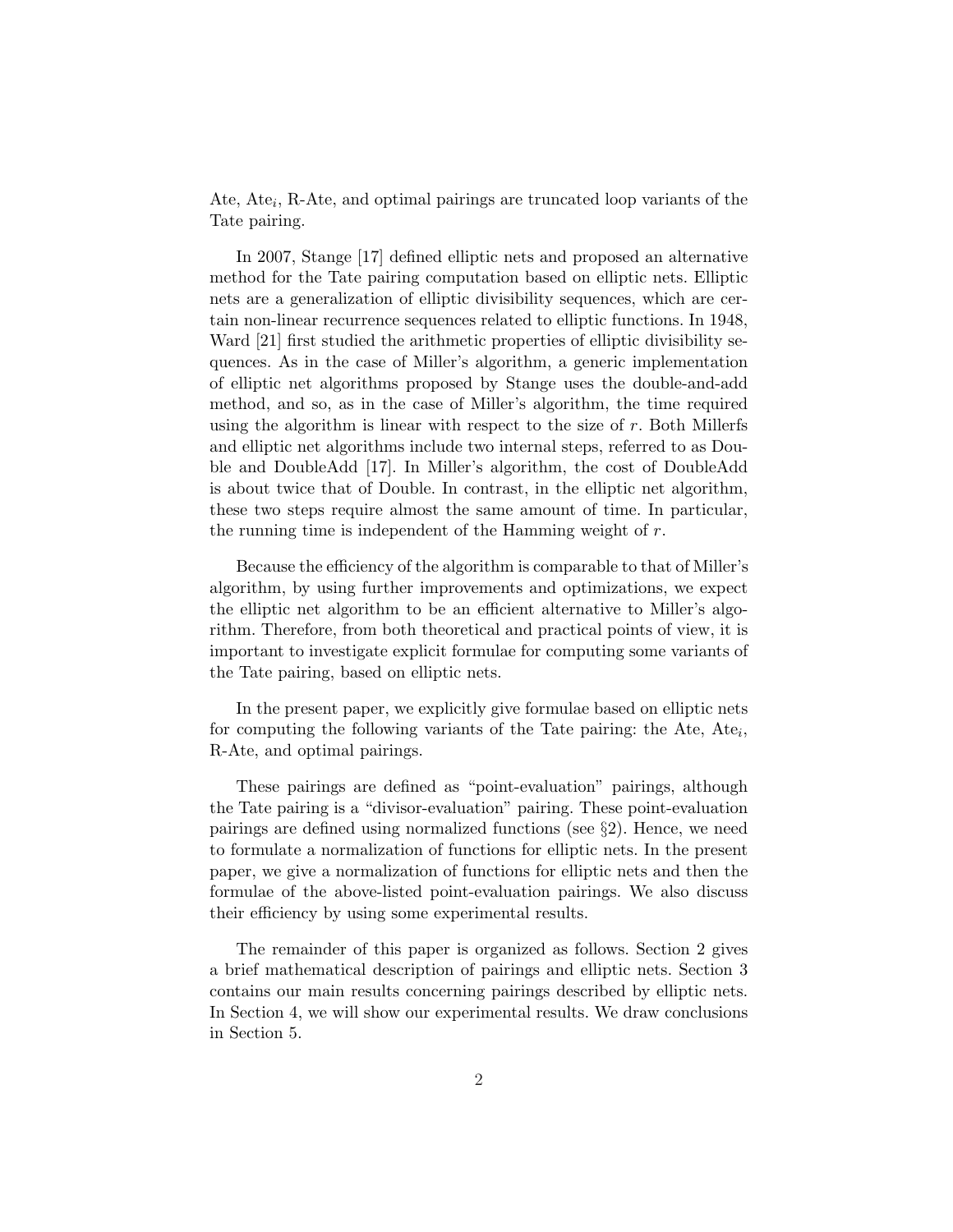## 2 Mathematical Preliminaries

#### 2.1 Pairings

Let E be an elliptic curve over a finite field  $\mathbb{F}_q$  with q elements. The set of  $\mathbb{F}_q$ -rational points of E is denoted as  $E(\mathbb{F}_q)$ . Let  $E(\mathbb{F}_q)[r]$  denote the subgroup of r-torsion points in  $E(\mathbb{F}_q)$ . We write O for the point at infinity on E. Consider a large prime r such that  $r \mid \#E(\mathbb{F}_q)$  and denote the embedding degree by  $k$ , which is the smallest positive integer such that r divides  $q^k-1$ . Let  $\pi_q$  be the Frobenius endomorphism  $\pi_q: E \to E$ :  $(x, y) \mapsto (x^q, y^q)$ . We denote the trace of Frobenius by t, i.e.,  $\#E(\mathbb{F}_q)$  =  $q + 1 - t$ . Finally, let  $\mu_r$ ( $\subset \mathbb{F}_{\alpha}^{\times}$  $\chi_{q^k}^{\times}$ ) be the group of r-th roots of unity.

**Weil pairing:** The Weil pairing  $e_r(\cdot, \cdot)$  is defined by

$$
e_r(\cdot, \cdot) : E(\mathbb{F}_{q^k})[r] \times E(\mathbb{F}_{q^k})[r] \to \mu_r,
$$
  

$$
(P, Q) \mapsto e_r(P, Q) := f_{r,P}(D_Q)/f_{r,Q}(D_P),
$$

where  $D_P$  is a divisor equivalent to  $(P) - (O)$  and  $f_{s,P}$  is a rational function on E such that  $\text{div}(f_{s,P}) = rD_P$ . Similarly,  $\text{div}(f_{s,Q}) = rD_Q$ , where  $D_Q$  is equivalent to  $(Q) - (O)$ . We assume that  $D_P$  and  $D_Q$  are chosen with disjoint supports.

Note that the Weil pairing does not depend on the choice of  $D_P$  and  $D_Q$ . Furthermore, the Weil pairing is bilinear and non-degenerate.

**Tate pairing:** Let  $P \in E(\mathbb{F}_{q^k})[r]$  and  $Q \in E(\mathbb{F}_{q^k})$ . Choose a point  $R \in E(\mathbb{F}_{q^k})$  such that the support of  $\text{div}(f_{r,P}) = r(P) - r(O)$  and  $D_Q :=$  $(Q + R) - (R)$  are disjoint. Then, the Tate pairing is defined by

$$
\langle \cdot, \cdot \rangle_r : E(\mathbb{F}_{q^k})[r] \times E(\mathbb{F}_{q^k})/rE(\mathbb{F}_{q^k}) \to \mathbb{F}_{q^k}^{\times}/(\mathbb{F}_{q^k}^{\times})^r,
$$
  

$$
(P, Q) \mapsto \langle P, Q \rangle_r := f_{r,P}(D_Q) \mod (\mathbb{F}_{q^k}^{\times})^r.
$$

It has been shown that  $\langle P, Q \rangle_r$  is bilinear and non-degenerate.

For cryptography applications, it is convenient to define pairings whose outputs are unique values rather than equivalence classes. Thus, herein, we consider the reduced Tate pairing defined by

$$
\tau_r : E(\mathbb{F}_{q^k})[r] \times E(\mathbb{F}_{q^k})/rE(\mathbb{F}_{q^k}) \to \mu_r,
$$
  

$$
\tau_r(P,Q) = \langle P,Q \rangle_r^{(q^k-1)/r}.
$$

We call the operation  $z \mapsto z^{(q^k-1)/r}$  final exponentiation.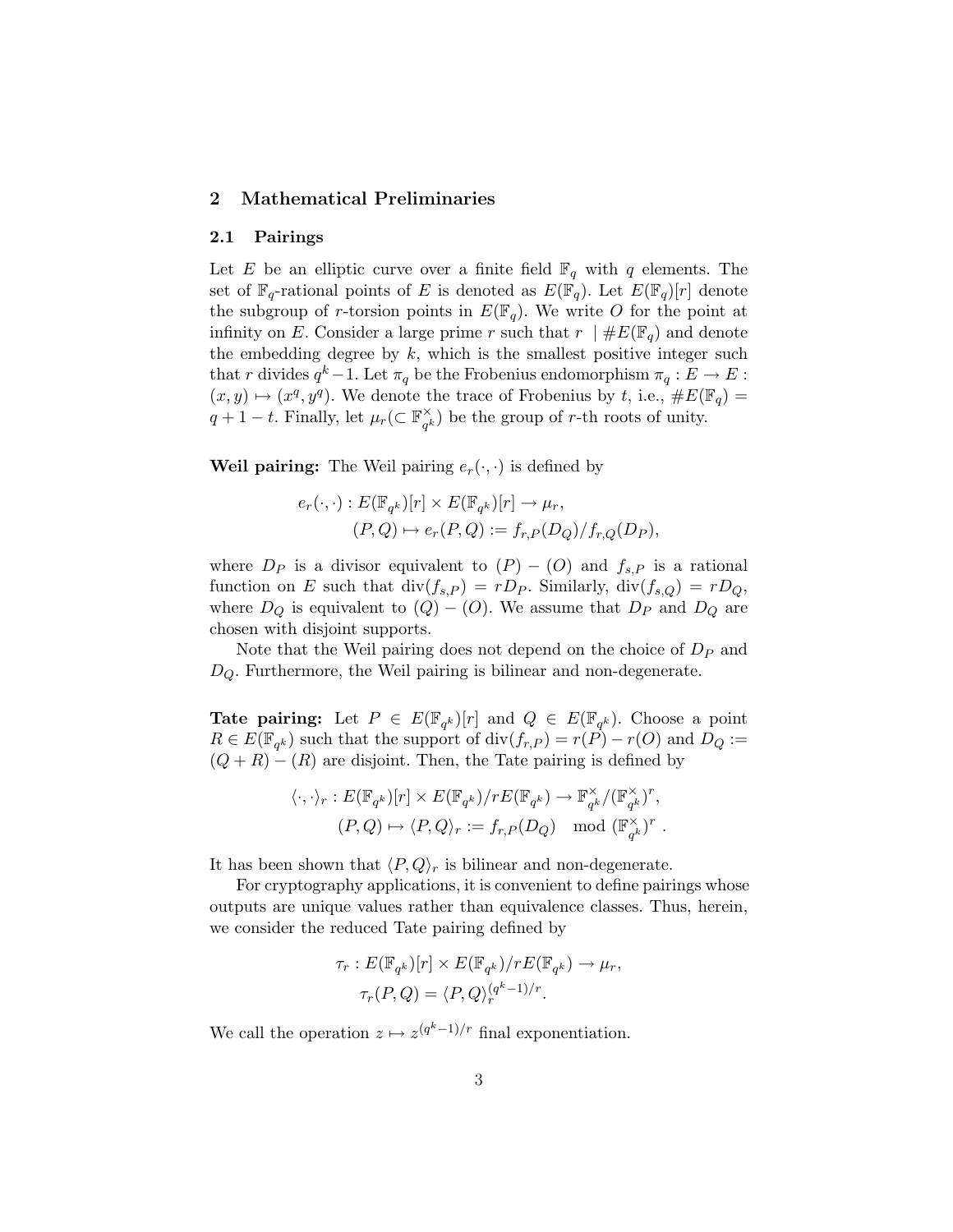The Weil Tate pairings satisfy that

$$
e_r(P,Q) = \frac{\langle P,Q\rangle_r}{\langle Q,P\rangle_r} \text{ up to } r\text{-th powers.}
$$
 (1)

Thus, if the cost of final exponentiation is sufficiently small, the cost of computing the Tate pairing is almost half of that of computing the Weil pairing. Because of this, the Tate pairing is widely used in cryptography and there are numerous improved versions, such as the Ate pairing.

As mentioned in §1, a classical and currently standard algorithm for computing pairings is Miller's algorithm [11], [12]. One of the efficiency benchmarks of pairing computation is based on the Miller loop. The length of the Miller loop is  $\log_2(r)$  in the case of the Tate pairing  $\langle \cdot, \cdot \rangle_r$ . Most improvements of pairing computation attempt to shorten the Miller loop.

Barreto et al. [2] pointed out that  $\tau_r(P, Q)$  can be computed by  $\tau_r(P,Q) = f_{r,P}(Q)^{(q^k-1)/r}$  if  $P \in E(\mathbb{F}_q)[r]$  and  $k > 1$ .

For cryptographic applications, it is usually assumed that points P and Q are respectively elements in the following groups:

$$
\mathbb{G}_1 = E(\mathbb{F}_q)[r] = E(\mathbb{F}_{q^k})[r] \cap \text{Ker}(\pi_q - 1),
$$
  

$$
\mathbb{G}_2 = E(\mathbb{F}_{q^k})[r] \cap \text{Ker}(\pi_q - q)
$$

Hereafter, we assume that  $P \in \mathbb{G}_1$  and  $Q \in \mathbb{G}_2$ .

We give a brief review of the following variants of the Tate pairing: the Ate  $[8]$ , Ate<sub>i</sub>  $[19]$ , R-Ate  $[10]$ , and optimal  $[20]$  pairings. These pairings are defined on  $\mathbb{G}_2 \times \mathbb{G}_1$  and  $\mathbb{G}_1 \times \mathbb{G}_2$ . In the present paper, we consider the case of  $\mathbb{G}_2 \times \mathbb{G}_1$ . See the appropriate papers cited above for the case of  $\mathbb{G}_1 \times \mathbb{G}_2$ . We use normalized functions to define the above pairings on  $\mathbb{G}_2 \times \mathbb{G}_1$ ; therefore, we will first define this normalization as follows.

**Normalization of rational functions:** For  $s \in \mathbb{Z}$ , we define  $f_{s,Q}$  as the rational function satisfying the equation div( $f_{s,Q}$ ) =  $s(Q) - (sQ) - (s -$ 1)(O). This function  $f_{s,Q}$  is determined uniquely up to multiplication by a constant. Uniqueness is obtained by normalization. We will denote the normalized form of  $f_{s,R}$  by  $f_{s,R}^{\text{norm}}$  and refer to the latter as the normalized function. .

Let  $u<sub>O</sub>$  be a uniformizer of E on O. We may choose as this uniformizer  $u_O = -\frac{x}{y}$  $\frac{x}{y}$ . Then the normalized function  $f_{s,R}^{\text{norm}}$  is defined by

$$
f_{s,R}^{\text{norm}} = f_{s,R}/c, \quad \text{where} \quad c = (u_O^{s-1} f_{s,R})(O). \tag{2}
$$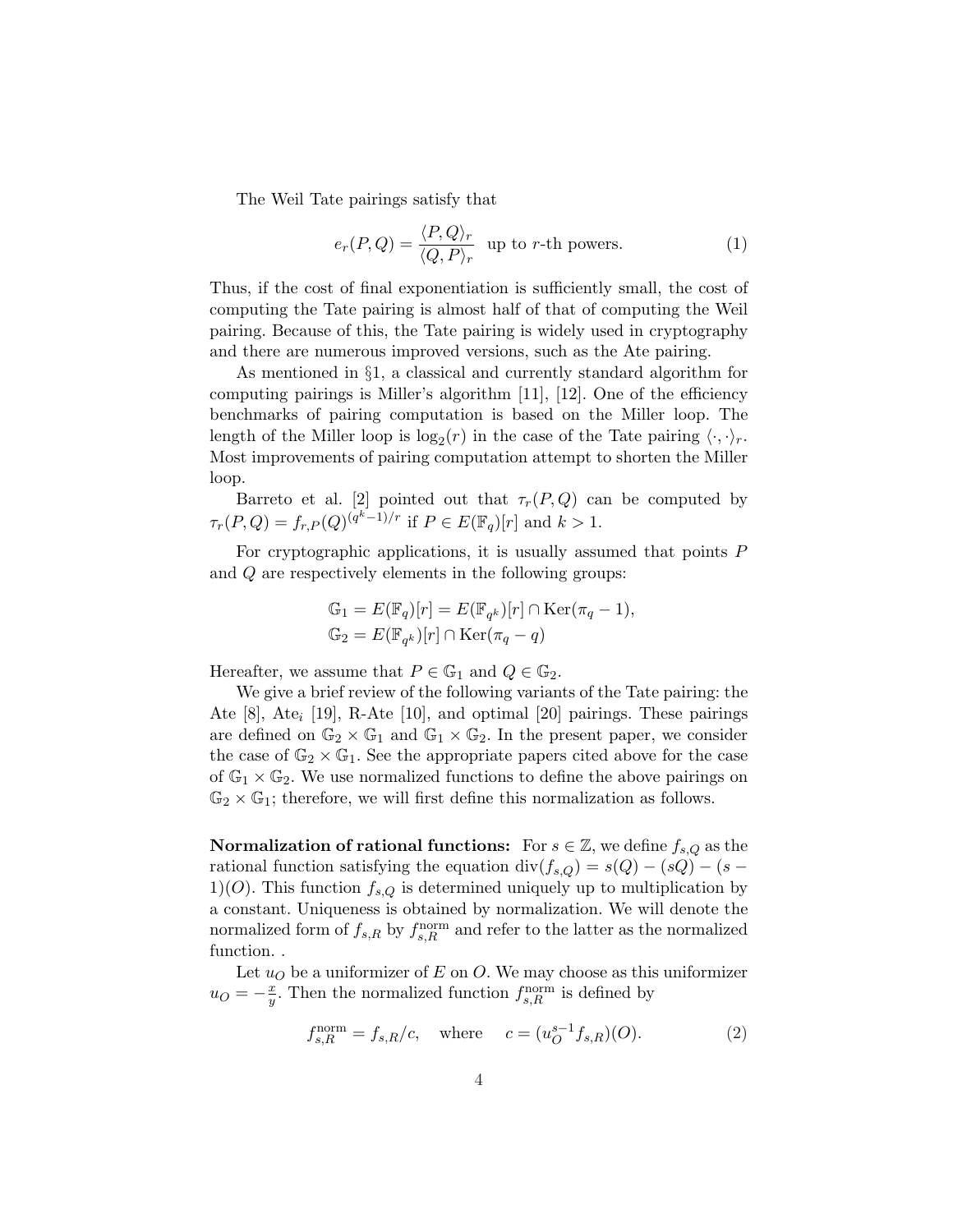From now on, we may consider that all Miller functions  $f_{s,R}$  are normalized.

Ate pairing: The Ate pairing, proposed by Hess et al. [8], is a generalization of the  $\eta_T$  pairing [1]. The Ate pairing can be applied to not only supersingular but also ordinary elliptic curves.

Let  $T = t - 1$ . We choose integers N and L such that  $N = \text{gcd}(T^k 1, q^k - 1$  and  $T^k - 1 = LN$ . We assume that  $r^2$  does not divide  $q^k - 1$ .

Then the Ate pairing is defined by  $f_{T,Q}(P)(Q \in \mathbb{G}_2$  and  $P \in \mathbb{G}_1$ .

We denote by  $\alpha(Q, P)$  the reduced Ate pairing:  $\alpha(Q, P) := f_{T,Q}(P)^{(q^k-1)/r}$ . The length of the Miller loop for computing the Ate pairing  $f_{T,Q}(P)$  is  $log_2 |T|$ .

**Ate<sub>i</sub> pairing :** The Ate<sub>i</sub> pairing was proposed by Zhao et al. [19]. Let  $T_i := q^i \pmod{r}$  for  $i = 1, 2, \dots, k-1$ . For each i, we define the following quantities similarly to those for the Ate pairing:  $a_i$  is the smallest positive integer such that  $T_i^{a_i} \equiv 1 \pmod{r}$ ,  $N_i := \gcd(T_i^{a_i} - 1, q^k - 1)$ , and  $L_i$  is the positive integer such that  $T_i^{a_i} - 1 = L_i N_i$ .

The Ate<sub>i</sub> pairing on  $\mathbb{G}_2 \times \mathbb{G}_1$  is defined by  $f_{T_i,Q}(P)(Q \in \mathbb{G}_2$  and  $P \in \mathbb{G}_1$ ). Analogous to the case for Ate pairing, we denote by  $\alpha_i(Q, P)$ the reduced Ate<sub>i</sub> pairing:  $\alpha_i(Q, P) := f_{T_i, Q}(P)^{(q^k-1)/r}$ . The length of the Miller loop for computing  $f_{T_i,Q}(P)$  is  $\log_2(T_i)$ .

If  $T_n := \min\{T_i : i = 1, 2, \dots, k - 1, 0 \le T_i \le r - 1\}$ , then  $f_{T_n,Q}(P)$ can be computed faster than the Ate pairing  $f_{T,Q}(P)$ .

R-Ate pairing: The R-Ate pairing was proposed by Lee et al. [10] Let  $A, B, a, b$  be integers such that  $A = aB + b$ . We define the R-Ate pairing to be

$$
R_{A,B}(Q,P) := f_{a, [B]Q}(P) \cdot f_{b,Q}(P) \cdot G_{[aB]Q,[b]Q}(P),
$$

where  $G_{P_1,P_2}$  is a rational function on E such that  $\text{div}(G_{P_1,P_2}) = (P_1) +$  $(P_2) - (P_3) - (O) (P_3 = P_1 + P_2).$ 

Lee et al. showed that  $R_{A,B}(Q, P)$  is bilinear and non-degenerate under some conditions (see Theorem III.2 of [10]). Furthermore, they also gave the following examples in which  $R_{A,B}(Q, P)$  is bilinear and nondegenerate:  $(A, B) = (q^i, r), (A, B) = (q, T_1)$  where  $q > T_1, (A, B) =$  $(T_i, T_j)$ , and  $(A, B) = (r, T_j)$ . See Corollary III.3. in [10].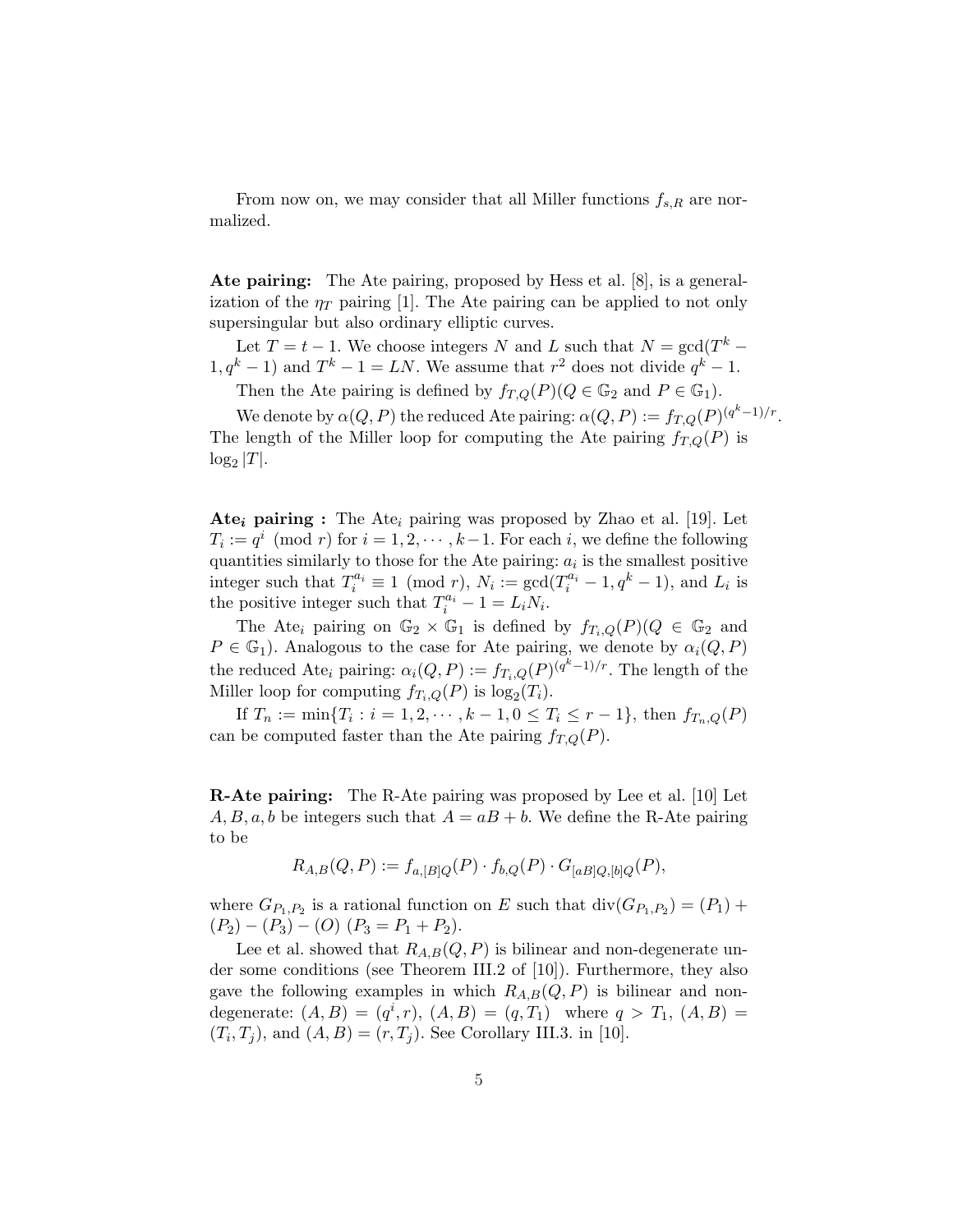Optimal pairing: Optimal pairing was proposed by Vercauteren [20]. Optimal pairing can be computed in  $\log_2 r/\phi(k) + \epsilon(k)$  Miller loop iterations  $(\phi(k)$  is the Euler function of k and  $\epsilon(k) \leq \log_2 k$ .

**Theorem 1** ([20] Theorem 1.) Let  $\lambda$  be an integer such that  $r|\lambda$  and **Theorem 1** (20) **Theorem**<br> $r^2 \nmid \lambda$ . We express  $\lambda$  as  $\lambda = \sum_{i=1}^{l}$  $_{i=0}^l c_i q^i$ . Then

$$
a_{[c_0,c_1,\dots,c_l]}: \mathbb{G}_2 \times \mathbb{G}_1 \to \mu_r
$$
  

$$
(Q,P) \mapsto \Big(\prod_{i=0}^l f_{c_i,Q}^{q^i}(P) \cdot \prod_{i=0}^{l-1} \frac{l_{[s_{i+1}]Q,[c_iq^i]Q}(P)}{v_{[s_i]Q}(P)}\Big)^{\frac{q^k-1}{r}}
$$

(where  $s_i = \sum_{i=1}^{l}$  $\sum_{j=i}^{l} c_j q^j$ ) defines a bilinear map. Furthermore, if

$$
\frac{\lambda}{r}kq^{k-1} \not\equiv \frac{q^k-1}{r}\sum_{i=0}^l ic_iq^{i-1} \pmod{r},
$$

 $a_{[c_0,c_1,\cdots ,c_l]}(Q,P)$  is non-degenerate.

Note that we may consider  $l = \phi(k) - 1$  because  $r | \Phi_k(q)$ , where  $\Phi_k(X)$  is the k-th cyclotomic polynomial. The pairing  $a_{[c_0,c_1,\cdots,c_l]}(Q,P)$  is called the optimal pairing because it can be computed very efficiently if  $c_0, c_1, \cdots, c_l$ can be chosen very small.

# 2.2 Elliptic Nets

In 2007, Stange [17] defined elliptic nets as maps from  $\mathbb{Z}^n$  to a ring that satisfy a certain recurrence relation associated with elliptic curves. An elliptic net W is a map from a finitely generated abelian group  $A$  to an integral domain  $\mathcal R$  such that

$$
W(p+q+s)W(p-q)W(r+s)W(r)
$$
  
+
$$
W(q+r+s)W(q-r)W(p+s)W(p)
$$
  
+
$$
W(r+p+s)W(r-p)W(q+s)W(q) = 0
$$

for  $p, q, r, s \in \mathcal{A}$ . Elliptic divisibility sequences arise from an elliptic curve defined over the rational numbers and a rational point of that curve. These sequences are strongly related to elliptic functions and the division polynomials of an elliptic curve. For cryptographic applications, the division polynomials of an elliptic curve are the main tools of Schoof's algorithm [15]. As we will see later, the division polynomials of an elliptic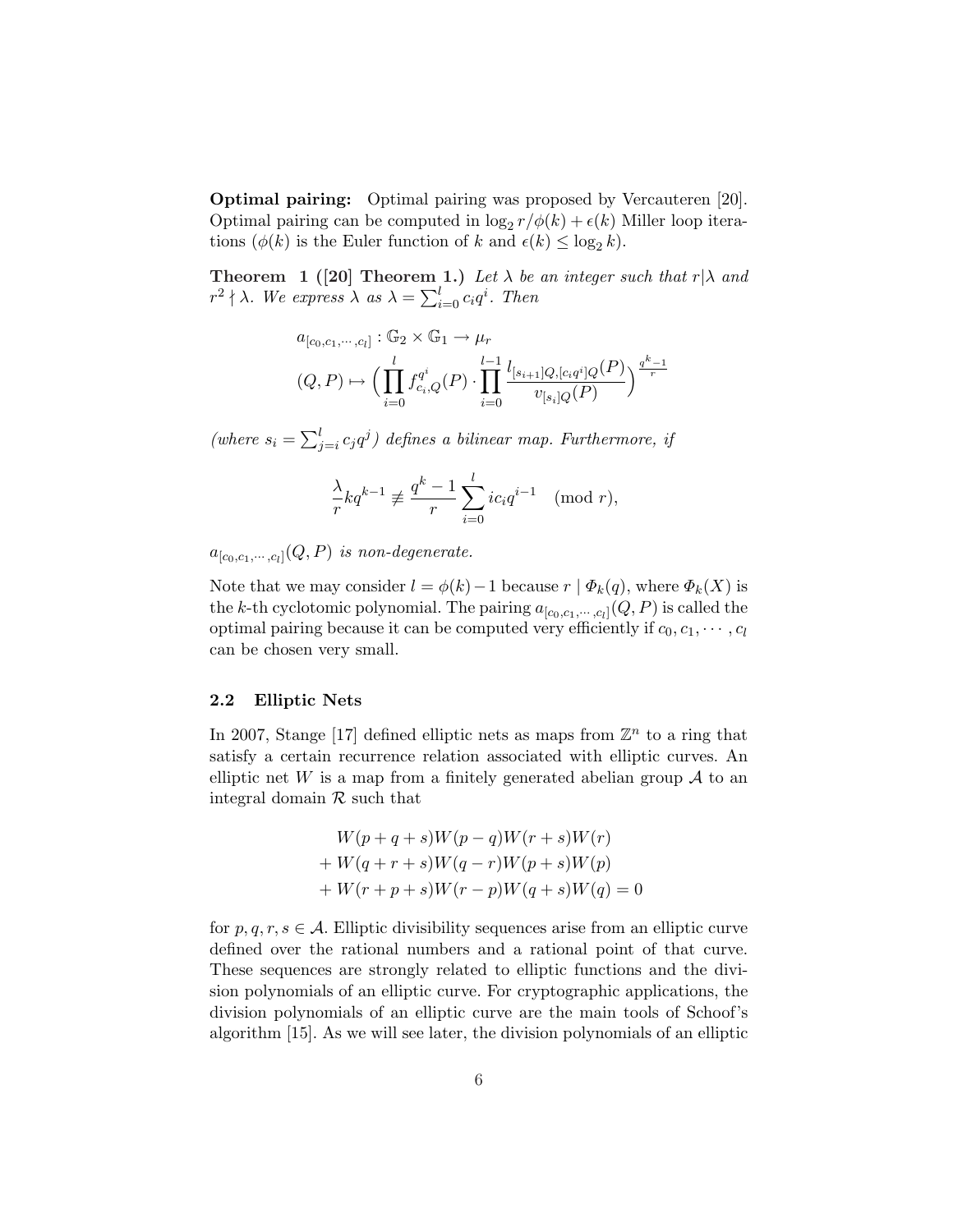curve also play an important role in the computation of elliptic net-based pairings.

Stange introduced the concept of elliptic nets associated with elliptic curves and described Tate pairing by using elliptic nets. In this section, we briefly review elliptic nets. See [17] for detail.

First, we consider a function, denoted by  $\Psi$ , associated with elliptic curves over  $\mathbb C$  by using an elliptic  $\sigma$ -function. We define an elliptic net W (in  $\mathbb{C}$ ) using  $\Psi$ . Next, we construct a function associated with  $\Psi$ , denoted by  $\Omega$ , that is defined in finite fields by applying a reduction theorem (see Theorem 3 in  $[17]$ . Thus, we are able to consider W in finite fields and construct the Tate pairing in finite fields.

To describe the Tate pairing, Stange considered a function  $\Omega_{1,v_2,v_3}(-S,P,Q)$ whose divisor on a variable S is  $([v_2]P + [v_3]Q) - v_2(P) - v_3(Q) - (1$  $v_2 - v_3$ (O), where  $v_i$  are integers and P, Q are points on an elliptic curve over a finite field. Next, Stange showed that a function  $f_{r,P}$  with  $div(f_P) = r(P) - r(O)$  can be expressed as  $f_{r,P} = \frac{\Omega_{1,0,0}(-S,P,Q)}{O(S,P,Q)}$  $\frac{1}{S_{1,r,0}(-S,P,Q)}$ . Then, Stange showed a formula for  $f_{r,P}(D_Q)$ , where  $D_Q$  is a divisor equivalent to  $(-S) - (-S - Q)$ , as a function in variable S. Finally, Stange obtained the following result by setting  $S = P$ .

**Theorem 2** ([17]) Let E be an elliptic curve over a finite field K. For  $P \in E(K)[r], Q \in E(K),$ 

$$
f_{r,P}(D_Q) = \frac{W_{P,Q}(r+1,1)W_{P,Q}(1,0)}{W_{P,Q}(r+1,0)W_{P,Q}(1,1)},
$$
\n(3)

<sup>3</sup> where  $W_{P,Q}(r+1,i) = \Omega_{1,r,i}(-S,P,Q)|_{S=P}$ .

**Remark** 1 By using the above theorem and the equation  $(1)$ , we can easily obtain the Weil pairing formula using elliptic nets as the following. For  $P, Q \in E(\mathbb{F}_{q^k})[r],$ 

$$
e_r(P,Q) = \frac{W_{P,Q}(r+1,1)W_{Q,P}(r+1,0)}{W_{P,Q}(r+1,0)W_{Q,P}(r+1,1)} \quad \text{up to } r\text{-th powers.}
$$

Here, we assume that an elliptic curve  $E$  has a Weierstrass equation of the form  $Y^2 = X^3 + AX + B$ . Let  $\psi_n(x, y)$  denote the *n*-th division polynomial of an elliptic curve. For simplicity, we write  $W_{P,Q}(i, j) =$  $W(i, j)$ . Initial values of elliptic nets  $W(i, 0)$  and  $W(i, 1)$  are obtained

<sup>&</sup>lt;sup>3</sup> Note that we have  $W_{P,Q}(1,0) = W_{P,Q}(1,1) = 1$ .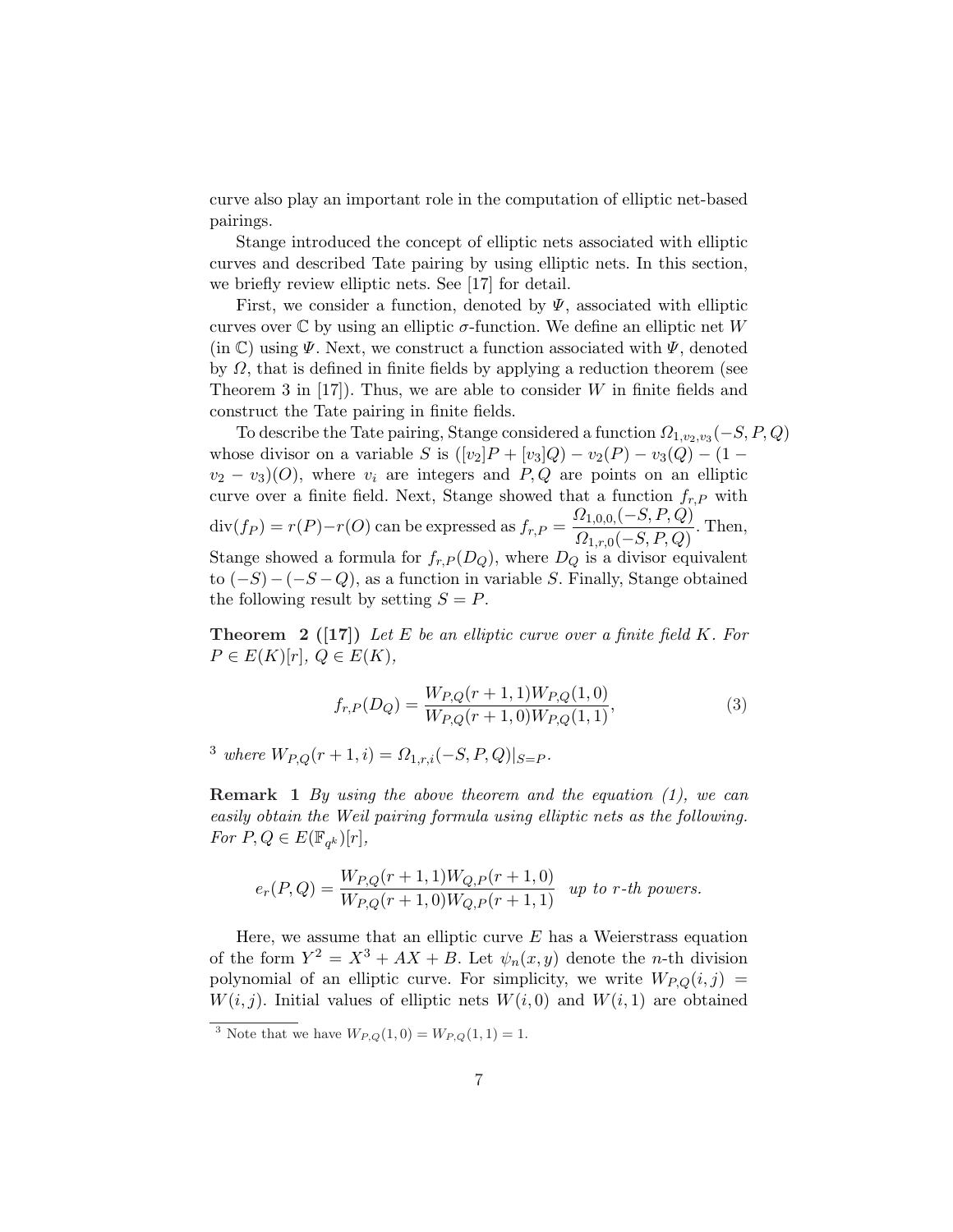by the following definition (see [17]): if  $P = (x_1, y_1)$  and  $Q = (x_2, y_2)$ , then

$$
W(1,0) = 1,
$$
  
\n
$$
W(2,0) = 2y_1,
$$
  
\n
$$
W(3,0) = 3x_1^3 + 6Ax_1^2 + 12Bx_1 - A^2,
$$
  
\n
$$
W(4,0) = 4y_1(x_1^6 + 5Ax_1^4 + 20Bx_1^3 - 5A^2x_1^2 - 4ABx_1 - 8B^2 - A^3),
$$
  
\n
$$
W(0,1) = W(1,1) = 1,
$$
  
\n
$$
W(2,1) = 2x_1 + x_2 - (\frac{y_2 - y_1}{x_2 - x_1})^2,
$$
  
\n
$$
W(-1,1) = x_1 - x_2,
$$
  
\n
$$
W(2,-1) = (y_1 + y_2)^2 - (2x_1 + x_2)(x_1 - x_2)^2.
$$

Elliptic nets  $W(i, 0)$  and  $W(j, 1)$  can be computed by the following recursive formulae.

# Proposition 1 ([17])

$$
W(2i-1,0) = W(i+1,0)W(i-1,0)^3 - W(i-2,0)W(i,0)^3,
$$
  
\n
$$
W(2i,0) = \frac{W(i,0)W(i+2,0)W(i-1,0)^2 - W(i,0)W(i-2,0)W(i+1,0)^2}{W(2,0)},
$$
  
\n
$$
W(2i-1,1) = \frac{W(i+1,1)W(i-1,1)W(i-1,0)^2 - W(i,0)W(i-2,0)W(i,1)^2}{W(1,1)},
$$
  
\n
$$
W(2i,1) = W(i-1,1)W(i+1,1)W(k,0)^2 - W(i-1,0)W(i+1,0)W(i,1)^2,
$$
  
\n
$$
W(2i+1,1) = \frac{W(i-1,1)W(i+1,1)W(i+1,0)^2 - W(i,0)W(i+2,0)W(i,1)^2}{W(-1,1)},
$$
  
\n
$$
W(2i+2,1) = \frac{W(i+1,0)W(i+3,0)W(i,1)^2 - W(i-1,1)W(i+1,1)W(i+2,0)^2}{W(2,-1)}.
$$

Note that  $W(i, 0) = W_{P,Q}(i, 0)$  is equal to  $\psi_i(x_1, y_1)$  because  $W_{P,Q}(i, 0)$  =  $\psi_i(x_1, y_1)$  for  $i = 1, 2, 3, 4$  and the recursive formulae for computing  $W(2i-1,0)$  and  $W(2i-1,0)$  are the same as the recursive formulae for division polynomials. Therefore, if E is defined over K and  $P \in E(K)$ ,  $W_{P,Q}(i,0) \in K$  for all i and they vanish by final exponentiation.

See [17] for algorithms for computing elliptic nets.

# 3 The Main Results

In this section, we describe variants of the Tate pairing, the Ate,  $Ate_i$ , R-Ate, and optimal pairings by using elliptic nets.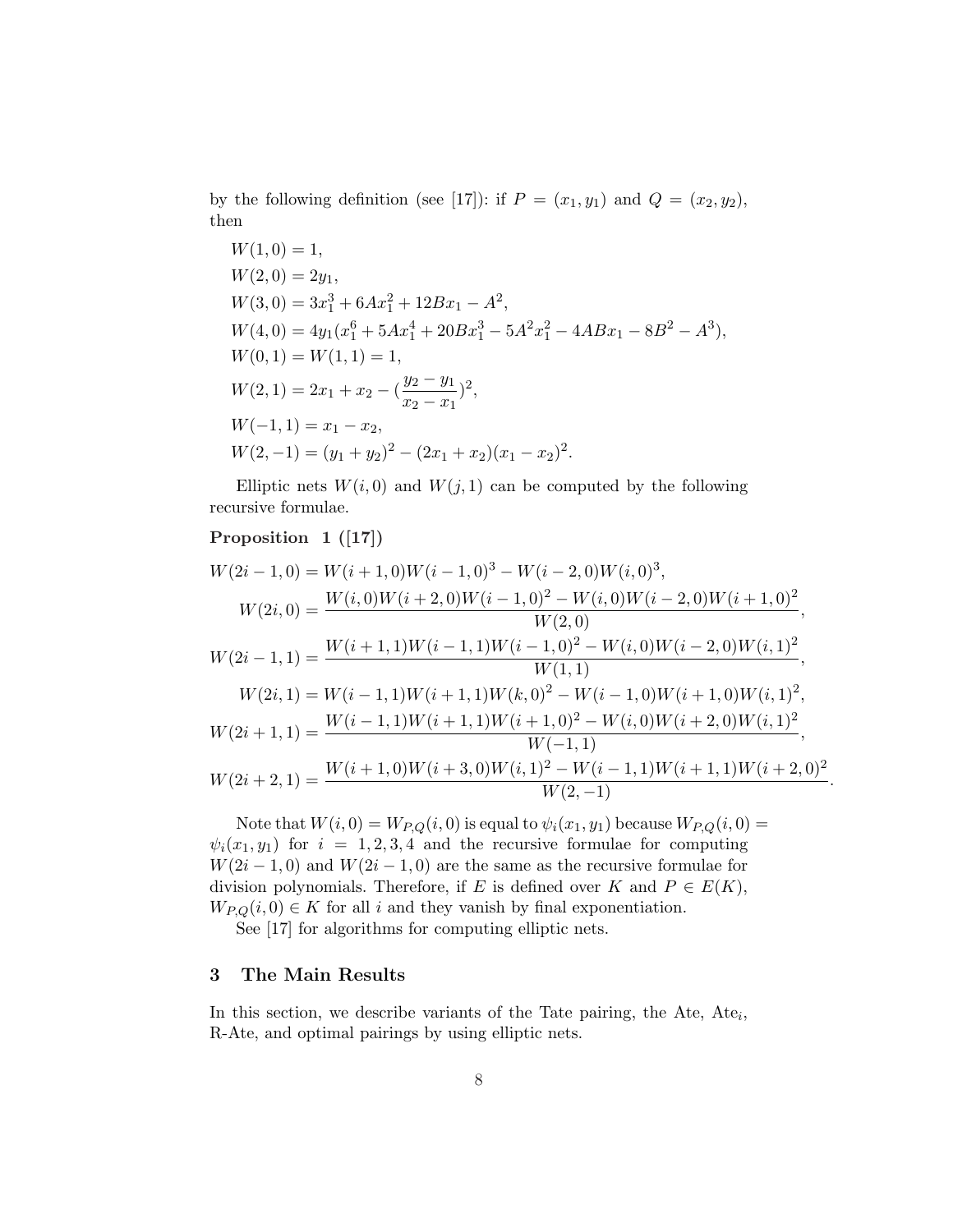As seen in §2, these pairings are defined using normalized functions. Hence, we need to formulate a normalization of functions for elliptic nets.

#### 3.1 Normalization for Elliptic Nets

First, we present the following lemma, which can be proved by using a straight forward calculation.

**Lemma** 1 Let  $\wp(z; \Lambda) := \frac{1}{z^2} +$  $\overline{ }$  $\omega \in A \setminus \{0\}$   $\left(\frac{1}{(z-a)^2}\right)$  $\frac{1}{(z-\omega)^2} - \frac{1}{\omega^2}$ ) be the Weierstrass  $\wp$  function and  $\sigma(z; \Lambda) := z$  $\overline{\phantom{a}}$  $\omega \in A \setminus \{0\}$  $\left(1 - \frac{z}{\omega}\right)$  $(\frac{z}{\omega})e^{z/\omega+(1/2)(z/\omega)^2}$  be the Weierstrass  $\sigma$  function on  $\mathbb{C}$ ; then

$$
\left(\frac{\wp(z; \Lambda)}{\wp(z; \Lambda)' \sigma(z; \Lambda)}\right)(0) = -\frac{1}{2} .
$$

Next, we show the following equation corresponding to equation (2) in §2.1.

**Proposition** 2 Let  $\Lambda \in \mathbb{C}$  be a lattice corresponding to the elliptic curve E. Fix  $w \in \mathbf{C} \setminus \{0\}$ . For  $s \in \mathbf{Z}$ ,

$$
(-\wp(z; \Lambda)/\wp(z; \Lambda)')^{1-s}\Psi_{s,1}(w, z)|_{z=0} = 2^{s-1}\Psi_{s,0}(w, z) .
$$

Proof. The proposition follows from Lemma 1 and the following fact:

$$
\Psi_{s,1}(w, z) = \frac{\sigma(sw + z)}{\sigma(w)^{s^2 - s} \sigma(w + z)^s \sigma(z)^{1-s}}.
$$

The uniformizer  $u_O = -\frac{x}{y}$  $\frac{x}{y}$  corresponds to  $-\frac{\wp(z)}{\wp(z)}$  $\frac{\wp(z)}{\wp(z)}$ . Thus, we have the following proposition, which gives the normalization for elliptic nets.

**Proposition** 3  $\tilde{W}_{P,Q}(s, 1)$  denotes the normalization for the elliptic net  $W_{P,Q}(s, 1)$ . For  $s \in \mathbb{Z}$ , assume  $[s]P \neq O$ . Then

$$
\tilde{W}_{P,Q}(s,1) = \frac{W_{P,Q}(s,1)}{2^{s-1}W_{P,Q}(s,0)}.
$$

For practical uses of pairings, we can assume  $k > 1$ . In this case,  $2^{(q^k-1)/r} =$ 1, and so we have

$$
\tilde{W}_{P,Q}(s,1)^{\frac{q^k-1}{r}} = \Big(\frac{W_{P,Q}(s,1)}{W_{P,Q}(s,0)}\Big)^{\frac{q^k-1}{r}}.
$$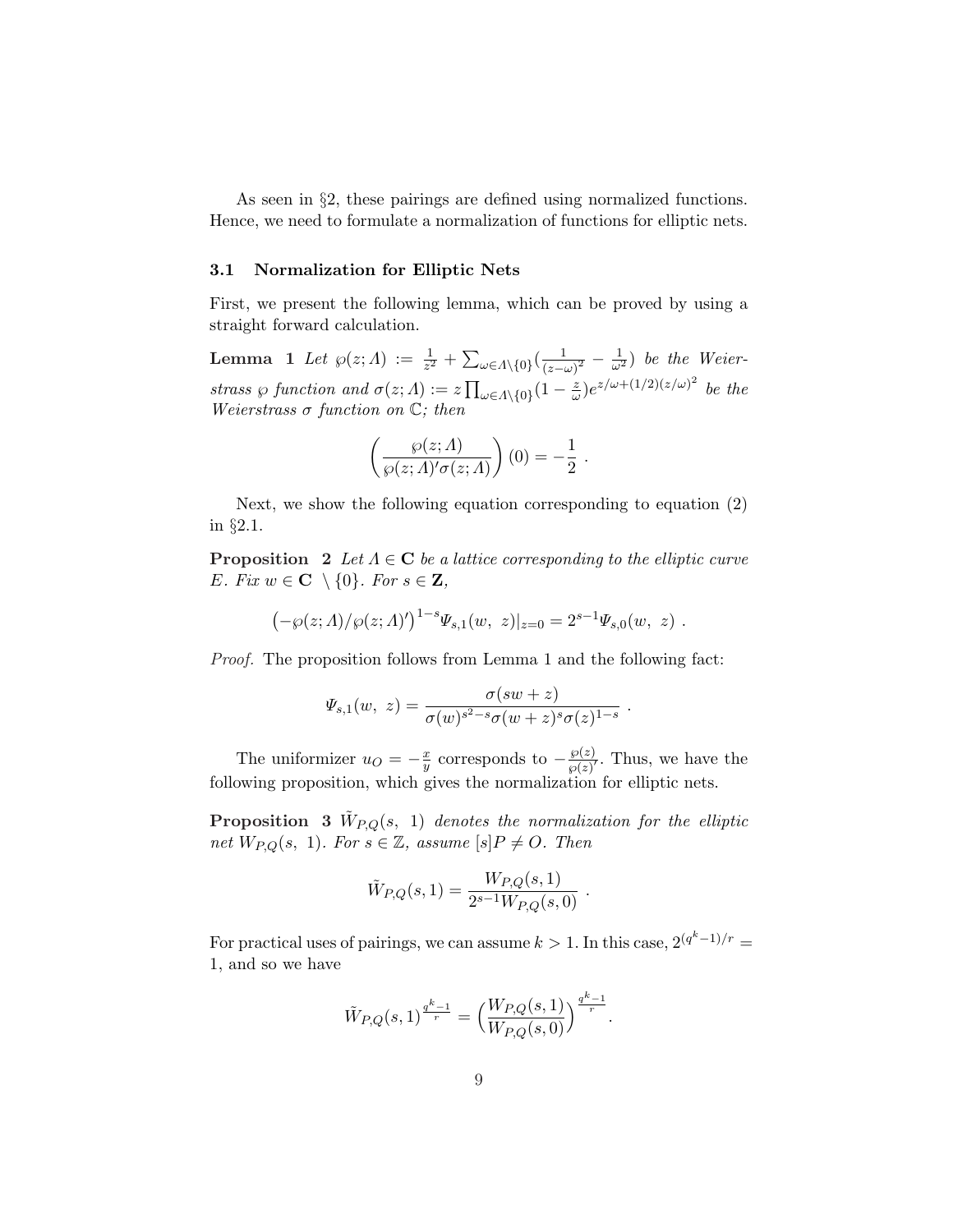## 3.2 Elliptic Net-Based Pairings

We explain the key lemma which connects various pairings with elliptic nets. We use  $W_{-P,S}(s, 1)$  to denote the normalization for  $W_{-P,S}(s, 1)$ .

**Lemma** 2 For  $s \in \mathbb{Z}$ , we assume that the point Q is neither a zero nor a pole of  $f_{s,P}$ . Then

$$
f_{s,P}(Q) = \tilde{W}_{-P,Q}(s,1)^{-1}.
$$

*Proof.* Let  $W_{-P,S}(s, 1) = \Omega_{s,1}(-P, S)$  be a rational function in variable S. Similar to in [17], the divisor of  $W_{-P,S}(s, 1)$  in S is

$$
\text{div}_S(\Omega_{s,1}(-P, S)) = ([-s](-P)) - s(P) - (1 - s)(O)
$$
  
= -{s(P) - ([s]P) - (s - 1)(O)}  
= -\text{div}\_S(f\_{s,P}).

Hence,  $f_{s,P} = \tilde{W}_{-P,Q}(s,1)^{-1}$  from the uniqueness of the normalized function. Finally, we obtain the desired result by taking  $S = Q$ .

The following theorem derives formulae for elliptic net-based pairings.

**Theorem 3** If the following function on  $P$  and  $Q$ ,

$$
A(P, Q) = \prod_{i=0}^{l_1} f_{t_i, P}^{\alpha_i}(Q) \prod_{j=0}^{l_2} G_{[u_j]P,[v_j]P}^{\beta_j}(Q),
$$

is bilinear, then

$$
A(P, Q) = \prod_{i=0}^{l_1} \tilde{W}_{P,Q}^{\alpha_i}(t_i, 1) \prod_{j=0}^{l_2} G_{[-u_j]P, [-v_j]P}^{-\beta_j}(Q) .
$$

*Proof.* Using Lemma 2 and the bilinearity of  $A(P, Q)$ ,

$$
A(P, Q) = A(-P, Q)^{-1}
$$
  
= 
$$
\prod_{i=0}^{l_1} f_{t_i, -P}^{-\alpha_i}(Q) \prod_{j=0}^{l_2} G_{[-u_j]P, [-v_j]P}^{-\beta_j}(Q)
$$
  
= 
$$
\prod_{i=0}^{l_1} \tilde{W}_{P,Q}^{\alpha_i}(t_i, 1) \prod_{j=0}^{l_2} G_{[-u_j]P, [-v_j]P}^{-\beta_j}(Q) .
$$

 $\Box$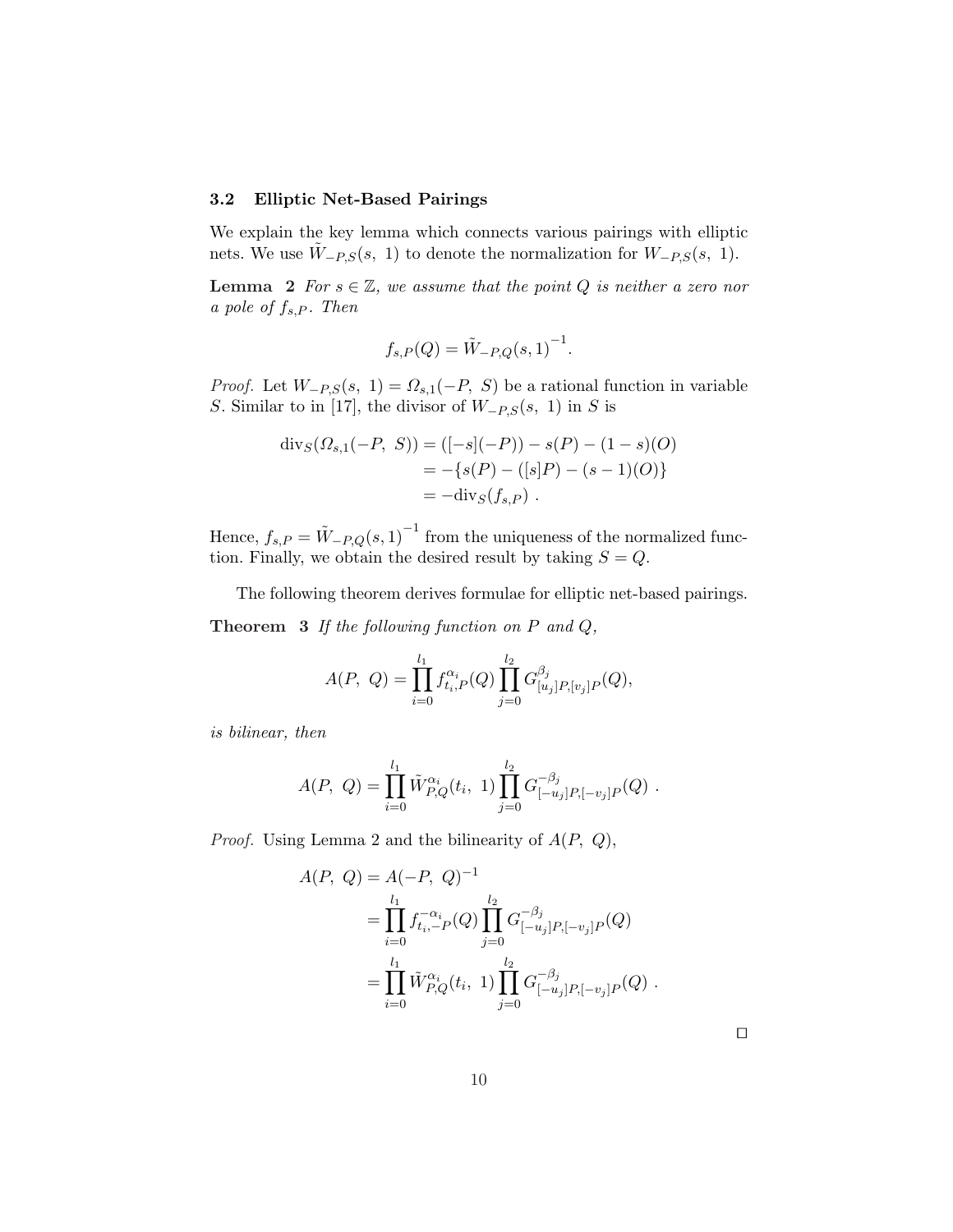We consider the case of the optimal pairing. In this case, we need to compute scalar multiplications  $[c_i q^i] Q (i = 0, 1, \dots, l)$  using elliptic nets.

Note that  $Q := (x_Q, y_Q)$  satisfies  $[c_i q^i] Q = [q^i] ([c_i] Q) = \pi_q^i ([c_i] Q)$ because  $Q \in E(\mathbb{F}_{q^k})[r] \cap \text{Ker}(\pi_q - q)$ .

Furthermore, as seen in §2 of [17],  $W_{Q,P}(n,0) = \psi_n(x_Q, y_Q)$ . Thus, we are able to express  $[n]Q$  in terms of elliptic nets by using the following famous multiplication formula:

$$
[n](x,y) = \left(x - \frac{\psi_{n-1}\psi_{n+1}}{\psi_n^2}(x,y), \frac{\psi_{n-1}^2\psi_{n+2} - \psi_{n+1}^2\psi_{n-2}}{4y\psi_n^3}(x,y)\right).
$$

Hence, we obtain  $[c_i q^i] Q = \pi_q^i([c_i] Q) = (x_{[c_i]}^{q^i})$  $[q^i_{[c_i]}_Q, y^{q^i}_{[c]}]$  $\binom{q^r}{[c_i]Q}$ , where

$$
x_{[c_i]Q}^{q^i} = \left(x_Q - \frac{W_{Q,P}(c_i - 1,0)W_{Q,P}(c_i + 1,0)}{W_{Q,P}(c_i,0)^2}\right)^{q^i},
$$
  

$$
y_{[c_i]Q}^{q^i} = \left(\frac{W_{Q,P}(c_i - 1,0)^2 W_{Q,P}(c_i + 2,0) - W_{Q,P}(c_i + 1,0)^2 W_{Q,P}(c_i - 2,0)}{2W_{Q,P}(2,0)W_{Q,P}(c_i,0)^3}\right)^{q^i}
$$

To summarize, we show formulae of cryptographic pairings:

**Theorem 4** Let E be an elliptic curve over a finite field  $\mathbb{F}_q$  and  $\pi_q$ :  $(x, y) \mapsto (x^q, y^q)$  the q-Frobenius endomorphism on E. We assume that the embedding degree  $k > 1$ . Let r be a large prime number with  $r \mid \#E(\mathbb{F}_q)$ and  $(r, q) = 1$ , and also  $T \equiv q \pmod{r}$  and  $T_i \equiv q^i \pmod{r}$ . Let  $\lambda = \sum_{i=0}^l c_i q^i$  be such that  $r | \lambda$  and  $r^2 \nmid \lambda$ . We define  $s_i = \sum_{j=i}^l c_j q^j$ .  $_{j=i}^{l}c_{j}q^{j}.$ Then, we have the following.

Tate pairing:  $For P \in E(\mathbb{F}_{q^k})[r]$  and  $Q \in E(\mathbb{F}_{q^k})$ ,

$$
\tau_r(P,Q) = f_{r,P}(Q)^{\frac{q^k-1}{r}} = \tilde{W}_{P,Q}(r+1,1)^{\frac{q^k-1}{r}}.
$$

variants of the Tate pairing:  $For P \in \mathbb{G}_1 = E(\mathbb{F}_{q^k})[r] \cap \text{Ker}(\pi_q - 1)$ and  $Q \in \mathbb{G}_2 = E(\mathbb{F}_{q^k})[r] \cap \text{Ker}(\pi_q - q)$ ,

– Ate

$$
\alpha(Q, P) = f_{T,Q}(P)^{\frac{q^k - 1}{r}} = \tilde{W}_{Q,P}(T, 1)^{\frac{q^k - 1}{r}} ;
$$

 $-$  Ate<sub>i</sub>

$$
\alpha_i(Q, P) = f_{T_i, Q}(P)^{\frac{q^k - 1}{r}} = \tilde{W}_{Q, P}(T_i, 1)^{\frac{q^k - 1}{r}};
$$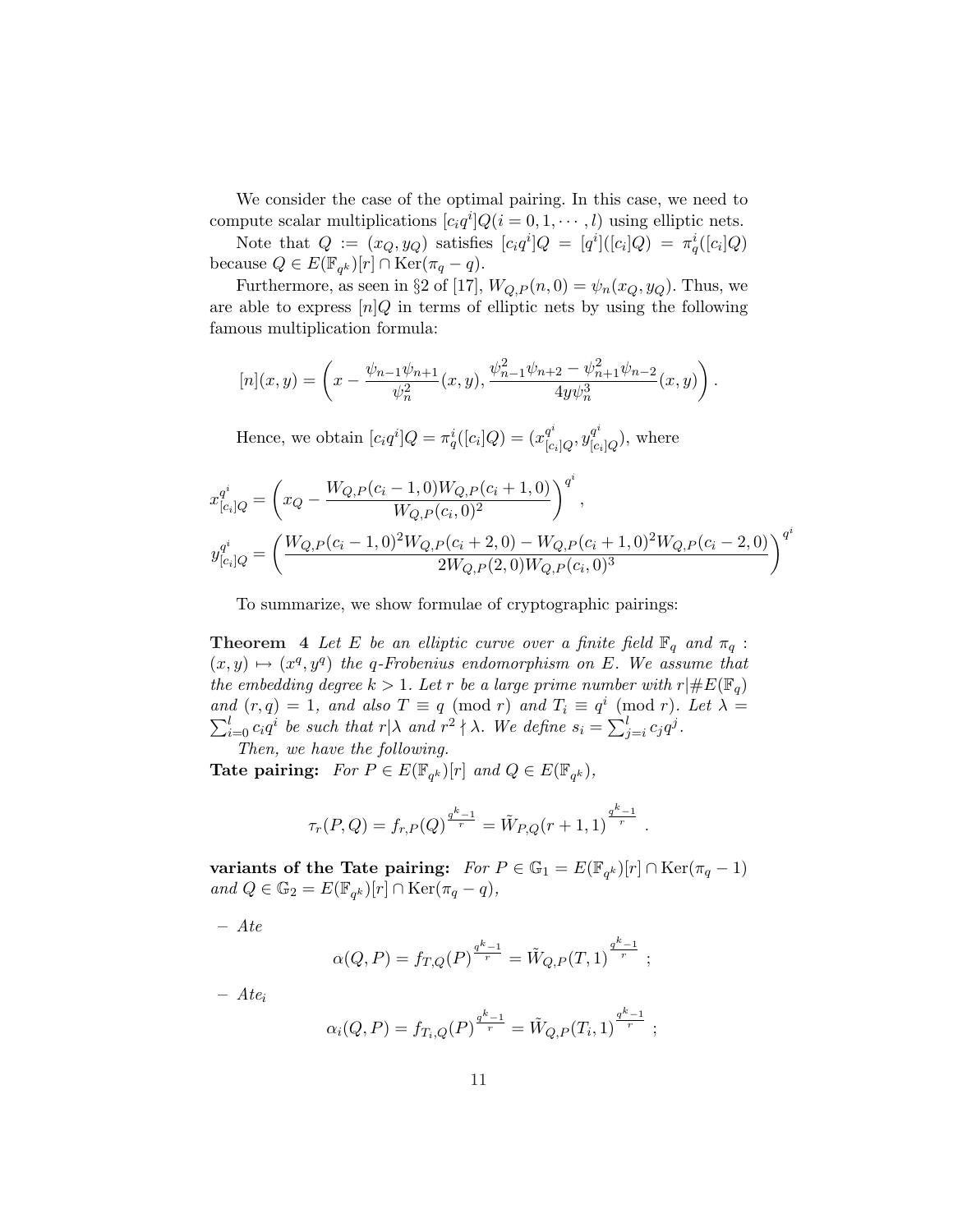$-$  R-Ate

$$
R_{A,B}(Q,P)^{\frac{q^k-1}{r}} = \left\{ f_{a,[B]Q}(P) \cdot f_{b,Q}(P) \cdot G_{[aB]Q,[b]Q}(P) \right\}^{\frac{q^k-1}{r}}
$$
  
= 
$$
\left\{ \tilde{W}_{[B]Q,P}(a,1) \cdot \tilde{W}_{Q,P}(b,1) \cdot G_{[-aB]Q,[-b]Q}^{-1}(P) \right\}^{\frac{q^k-1}{r}},
$$

where  $A = aB + b$ ; – optimal

$$
a_{[c_0,c_1,...,c_l]}(Q,P) = \Big\{ \prod_{i=0}^l f_{c_i,Q}(P)^{q^i} \cdot \prod_{i=0}^{l-1} G_{[s_{i+1}]}Q_{,[c_i q^i]Q}(P) \Big\}^{\frac{q^k-1}{r}}
$$
  
= 
$$
\Big\{ \prod_{i=0}^l \tilde{W}_{Q,P}(c_i,1)^{q^i} \cdot \prod_{i=0}^{l-1} G_{[-s_{i+1}]}Q_{,[-c_i q^i]Q}^{-1}(P) \Big\}^{\frac{q^k-1}{r}}
$$

For Tate pairings, we have the following stronger result.

**Theorem 5** Let E be an elliptic curve over a finite field  $\mathbb{F}_q$ . We assume that the embedding degree  $k > 1$ . Let r be a large prime number with  $r\vert \#E(\mathbb{F}_q)$  and  $(r,q)=1$ . Then, for  $P\in E(\mathbb{F}_q)[r]$  and  $Q\in E(\mathbb{F}_{q^k})$ ,

$$
\tau_r(P,Q) = f_{r,P}(Q)^{\frac{q^k-1}{r}} = W_{P,Q}(r,1)^{\frac{q^k-1}{r}}.
$$
\n(4)

.

*Proof.* Note that Tate pairing  $f_{r,P}(Q)$  is uniquely defined over (mod  $(\mathbb{F}_{q^k}^{\times})$  $(\frac{\times}{q^k})^r$ even though  $f_{r,P}$  is not normalized since  $P \in E(\mathbb{F}_q)[r]$ . Then, just as in the proof of the Lemma 2,

$$
f_{r,P}(Q) \equiv W_{-P,Q}(r,1)^{-1} \mod (\mathbb{F}_{q^k}^{\times})^r.
$$

Therefore, from the bilinearity of  $\tau_r(P,Q) = f_{r,P}(Q)^{\frac{q^k-1}{r}}$ ,

$$
\tau_r(P,Q) = \tau_r(-P,Q)^{-1} = W_{P,Q}(r,1)^{\frac{q^k-1}{r}}.
$$

**Remark 2** The differences between  $(3)$  and  $(4)$  are explained as follows. In [17], Stange gave a general formula of the Tate pairing with a parameter S by using the divisor  $D_Q$ . We obtain (3) by putting  $S = P$ . On the other hand, we need to compute only  $W_{P,Q}(r, 1)$  because we evaluate the function  $f_P$  at the point Q. We can verify  $W_{P,Q}(r,1) \equiv W_{P,Q}(r+1,1)$  $\pmod{F_{ck}^{\times}}$  $\left( \begin{array}{c} \sum_{q^k}^N r \\ q^k \end{array} \right)^r$  because  $f_{r,P}(Q) = f_{r+1,P}(Q)$  if  $[r]P = O$ . Since we assume that P is an  $\mathbb{F}_q$  rational point on E, we can compute the Tate pairing  $\langle P,Q\rangle_r$  by evaluating  $f_{r,P}$  at Q. Thus, the equation  $(4)$  is a special case of  $(3)$ . However,  $(4)$  is sufficient and efficient for cryptographic use.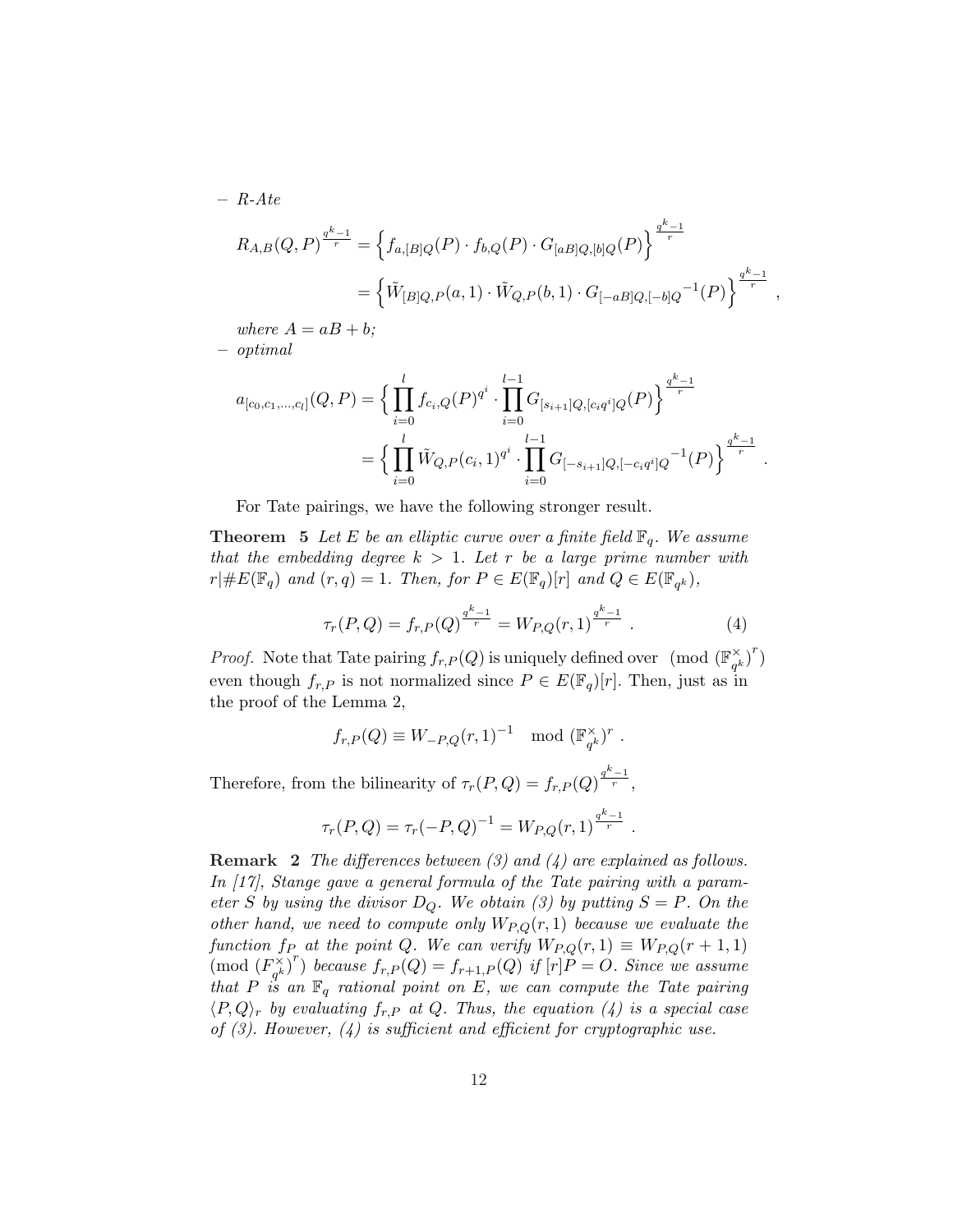## 3.3 Some Remarks

The following are some useful propositions for computing elliptic nets.

**Proposition** 4 For an integer  $e \in \mathbb{Z}$ ,

$$
W_{P,Q}(s,1) = \frac{W_{P,Q-eP}(s+e,1)}{W_{P,Q}(e,1)^{1-s} \cdot W_{P,Q}(1+e,1)^s}
$$

.

Proof. Proposition 2 of [17] is equivalent to the above Proposition 2 using the following parameter values.

- z<sub>1</sub>, z<sub>2</sub> correspond to *P*, *Q* – *eP*, respectively.  
\n- 
$$
v_1 = s
$$
,  $v_2 = 1$ .  
\n-  $T = \begin{pmatrix} 1 & e \\ 0 & 1 \end{pmatrix}$ .

An immediate consequence is the following formula.

Corollary 1 For an integer  $e \in \mathbb{Z}$ ,

$$
W_{P,Q}(s,1) = \frac{W_{P,Q-eP}(s+e,1)}{W_{P,Q}(e,1)} \cdot \left(\frac{W_{P,Q}(-1,1)^e}{W_{P,Q}(e,1) \cdot W_{P,P+Q}(e,1)}\right)^s.
$$

In particular, we apply the corollary for  $e$  a power of 2. If the Hamming weight of s is small, we may compute  $W_{P,Q}(s,1)$  by using the corollary repeatedly.

# 4 Implementation

In this section, we will show some experimental results for implementations of various pairings using elliptic nets.

The computer specifications are the following: CPU, a 2 GHz AMD Opteron 246; memory, 4 GB; and hard disk, 160 GB. Magma [22] was used as the software for writing the program.

We used the following elliptic curves for our experiments.

1  $y^2 = x^3 + 4$  [4]

 $k = 12, q = 23498017525968473690296083113864677063688317873484513641020158425447$  $(224 \text{ bit}), r = 1706481765729006378056715834692510094310238833 (151 \text{ bit}), T =$  $T_n = 203247593908.$ 

**2**  $y^2 = x^3 + 3$  [5]

 $k = 12$ ,  $q = 1461501624496790265145448589920785493717258890819$  (160 bit),

 $r = 1461501624496790265145447380994971188499300027613 (160 bit),$   $T = T_n$ 1208925814305217958863206.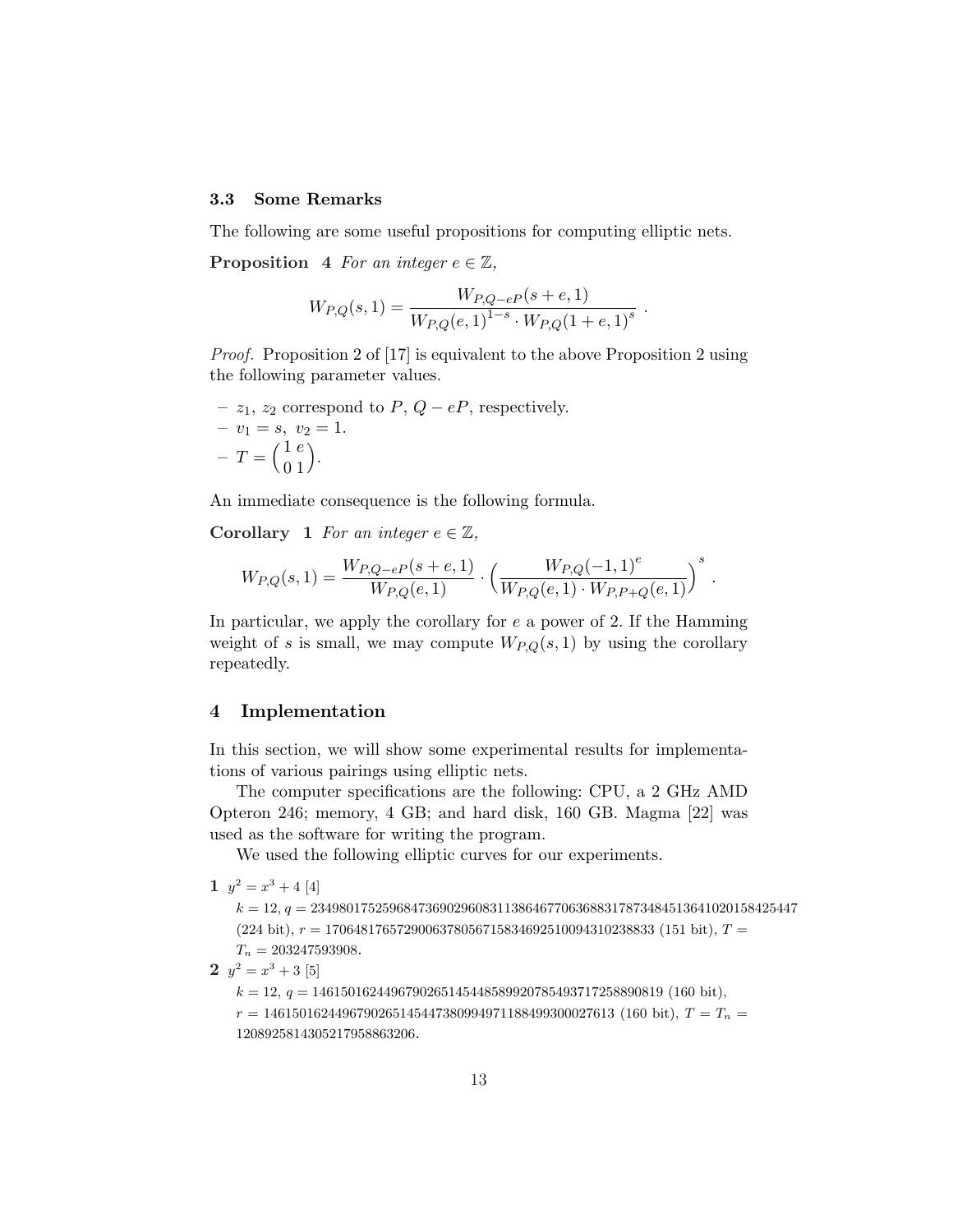$3\,y^2=x^3+2x+255754413175205946479962785093275958147811775836074868254475\backslash$ 5542022504589304559812663114754842137 [13]

 $k = 10, q = 269165611404982298837667591457479542280678545574962718143297\$ 96276308782360965160815950571330669569 (324 bit),

 $r = 118497265990650143638940886913063255688422174813106568961$  (187 bit),

 $T = -12131133023075412575000611486055266851595610191692815,$ <br> $T_n = 104334294221056.$ 

The Tables 1 and 2 show the experimental results of our implementations. The column "EN" indicates a computation using elliptic nets. The column "Miller" indicates a computation using Miller's algorithm. Note that we did not use built-in functions in Magma (such as "ReducedTatePairing") but rewrote Miller's algorithm by using the Magma language.

The column "R-Ate  $(i)$ " corresponds to the index i in Corollary 3.3 of [10]. Note that showing values in some cells parenthetically indicates that those values correspond to values in other cells. For example, the calculation of the Ate<sub>i</sub> pairing is sometimes equivalent to that of the Ate pairing.

Our experimental results show that pairing computations using elliptic nets is comparable to those using Miller algorithm in terms of efficiency. However, our implementations were not optimized, and so we need to study these algorithms in detail and optimize their implementations of various pairings.

|                | Tate |                                                       |      | Ate  | Ate <sub>i</sub> |        |  |
|----------------|------|-------------------------------------------------------|------|------|------------------|--------|--|
|                |      | curve EN[s] Miller[s] EN[s] Miller[s] EN[s] Miller[s] |      |      |                  |        |  |
|                | 0.19 | 0.26                                                  | 0.22 | 0.19 | (0.22)           | (0.19) |  |
| $\overline{2}$ | 0.13 | 0.21                                                  | 0.24 | 0.21 | (0.24)           | (0.21) |  |
| 3              | 0.21 | 0.31                                                  | 0.39 | 0.37 | 0.23             | 0.22   |  |

Table 1. Experimental Results for Tate, Ate, and Ate<sub>i</sub> Pairings

Table 2. Experimental Results for R-Ate and Optimal Pairings

| $R$ -Ate $(2)$ |                                                                                          | $R$ -Ate $(3)$ |      | $R$ -Ate $(4)$ |      | Optimal |      |
|----------------|------------------------------------------------------------------------------------------|----------------|------|----------------|------|---------|------|
|                | $[curve]EN[s]   Miller[s]   EN[s]   Miller[s]   EN[s]   Miller[s]   EN[s]   Miller[s]  $ |                |      |                |      |         |      |
| 0.65           | 0.51                                                                                     | 0.38           | 0.31 | 0.39           | 0.32 | 0.98    | 0.76 |
| 0.34           | 0.27                                                                                     | 0.33           | 0.27 | 0.34           | 0.26 | 0.74    | 0.56 |
| 0.73           | 0.67                                                                                     | 0.36           | 0.34 | 0.40           | 0.38 | 1.07    | 0.94 |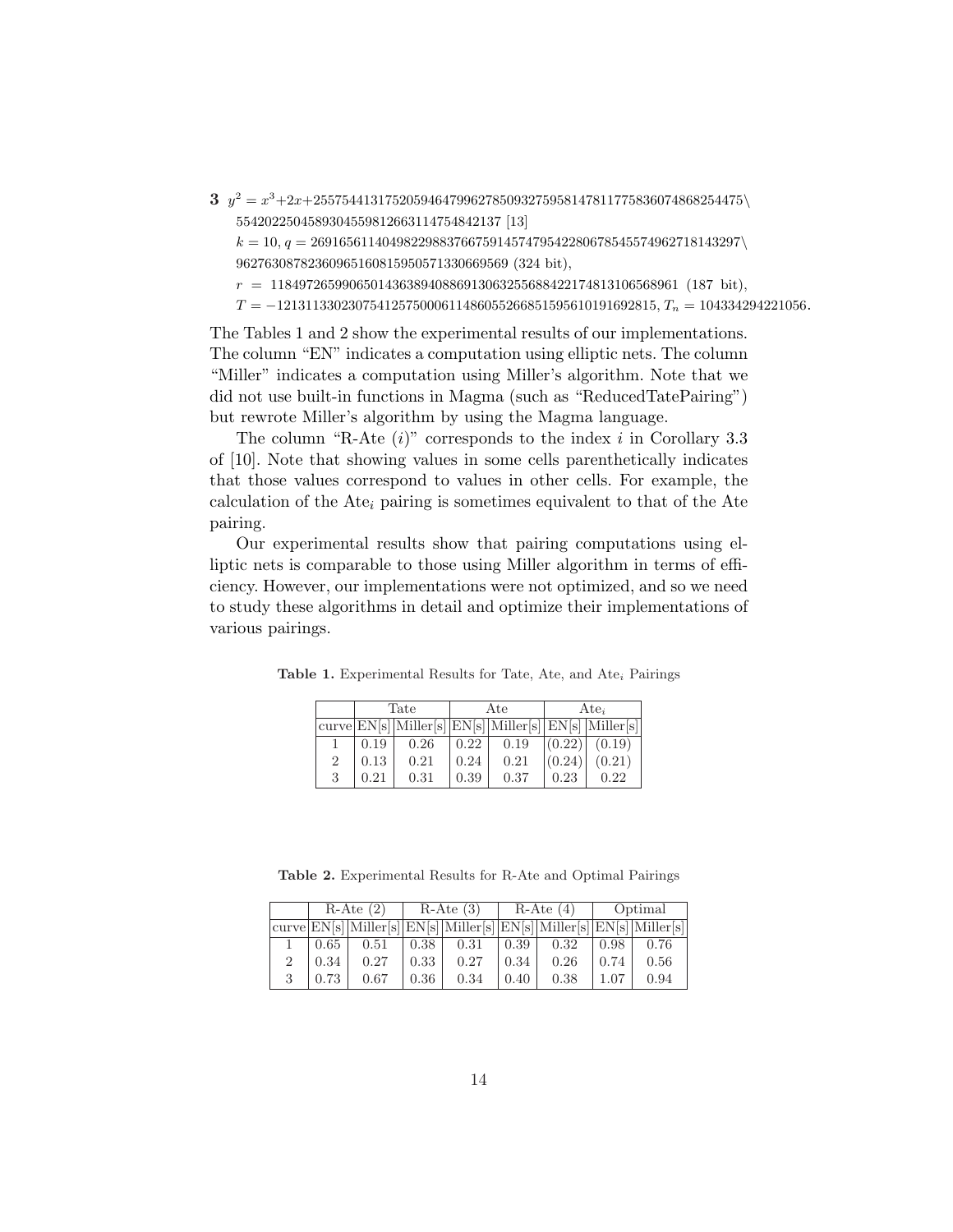# 5 Conclusion

In this paper, we explicitly gave normalization of functions for elliptic nets and gave formulae based on elliptic nets for computing some variants of the Tate pairing: the Ate,  $Ate_i$ , R-Ate, and optimal pairings. We also discussed their efficiency by using some experimental results. Further improvement and optimization of these elliptic net-based algorithms are expected in future work.

## References

- 1. P.S.L.M. Barreto, S. D. Galbraith, C. ÓhÉigeartaigh, and M. Scott, "Efficient pairing computation on supersingular abelian varieties," Designs, Codes and Cryptography, Vol. 42, No. 3, pp. 239–271, Springer, 2007.
- 2. P.S.L.M. Barreto, H.Y. Kim, B. Lynn, and M. Scott, "Efficient algorithms for pairing-based cryptosystems," CRYPTO 2002, LNCS 2442, pp. 354–369, 2002.
- 3. D. Boneh and M. Franklin, "Identity-based encryption from the Weil pairing," CRYPTO 2001, LNCS 2139, pp. 213–369, 2001.
- 4. P.S.L.M. Barreto, B. Lynn, and M. Scott, "Constructing elliptic curves with prescribed embedding degrees," SCN 2002, LNCS 2576, pp. 263–273, 2002.
- 5. P.S.L.M. Barreto and M. Naehrig, "Pairing-friendly elliptic curves of prime order," SAC 2005, LNCS 3897, pp. 319–331, 2006.
- 6. I. Duursma and H.S. Lee, "Tate Pairing Implementation for Hyperelliptic Curves  $y^2 = x^p - x + d$ ," Advances in Cryptology-ASIACRYPT 2003, LNCS 2894, pp. 111–123, Springer-Verlag, 2003.
- 7. S. D. Galbraith, Pairings, Chapter IX of Advances in elliptic curve cryptography, edited by I. Blake, G. Seroussi and N. Smart, Cambridge University Press, 2005.
- 8. F. Hess, N.P. Smart, and F. Vercauteren, "The Eta pairing revisited," IEEE Transaction on Information Theory, Vol. 52, No. 10, pp. 4595–4602, 2006.
- 9. A. Joux, "A one round protocol for tripartite Diffie–Hellman," ANTS IV, LNCS 1838, pp. 385–3393, 2000.
- 10. E. Lee, H.S. Lee, and C. M. Park, "Efficient and generalized pairing computation on abelian varieties," IEEE Transactions on Information Theory, Vol. 55, No. 4, pp. 1793–1803, 2009.
- 11. V.S. Miller, "Short programs for functions on curves," 1986. http://crypto.stanford.edu/miller/miller.pdf.
- 12. V.S. Miller, "The Weil pairing and its efficient calculation," Journal of Cryptology, Vol. 17, No. 4, pp. 235–261, 2004.
- 13. A. Murphy and N. Fitzpatrick, " Elliptic Curves for Pairing Applications," Cryptology ePrint Archive, Report 2005/302, 2005. http://eprint.iacr.org/2005/302.pdf.
- 14. R. Sakai, K. Ohgshi, and M. Kasahara, "Cryptosystems based on pairings," Symposium on Cryptography and Information Security 2000, SCIS2000, 2000.
- 15. R. Schoof, "Elliptic curves over finite fields and computation of square roots mod p," Math. Comp., Vol. 44, pp. 483–494, 1985.
- 16. J.H. Silverman, "The arithmetic of elliptic curves," Graduate Texts in Mathematics, 106. Springer-Verlag, New York, 1986